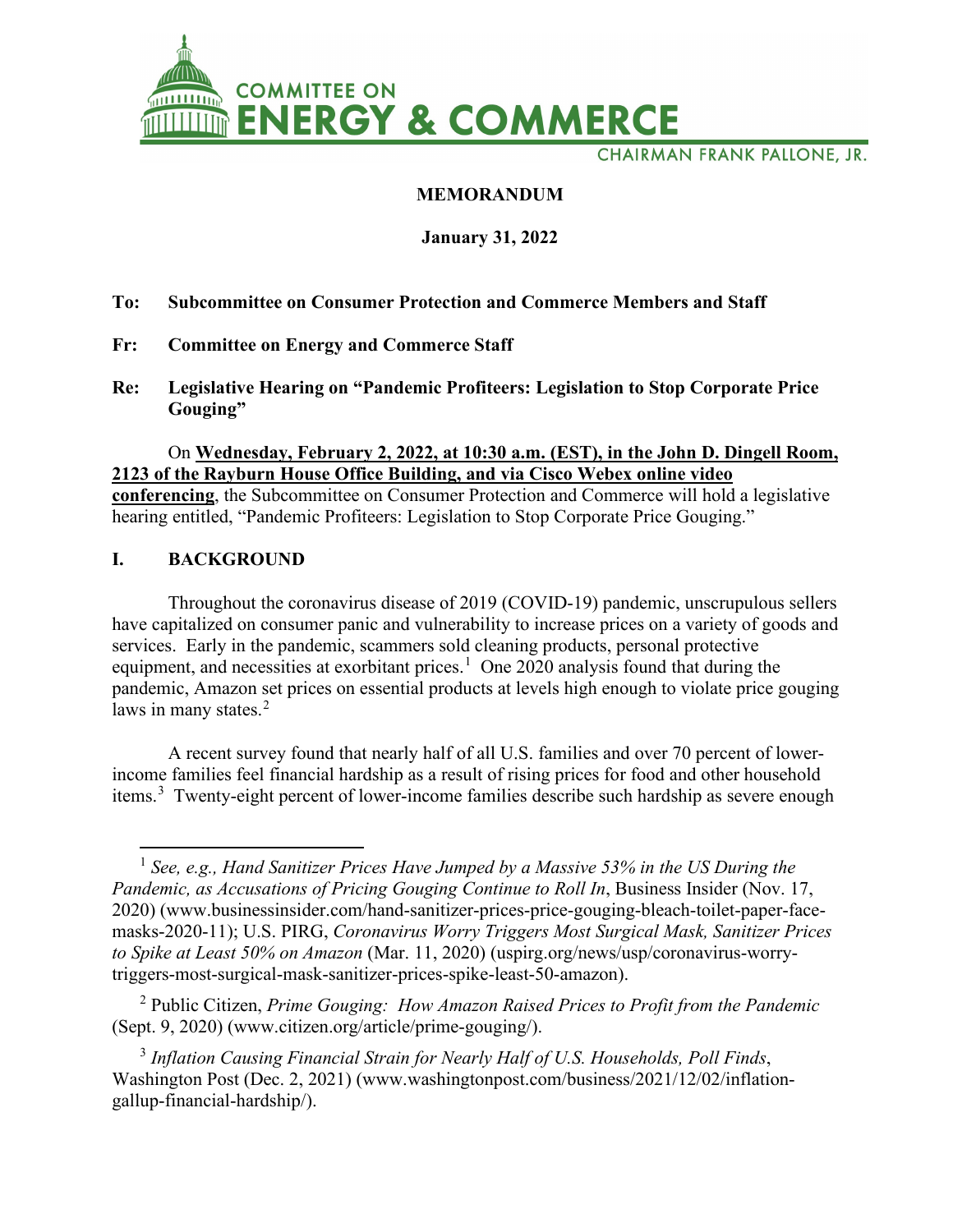to jeopardize their current standard of living.<sup>[4](#page-1-0)</sup> At the same time, S&P 500 companies posted record profit margins in  $2021<sup>5</sup>$  $2021<sup>5</sup>$  $2021<sup>5</sup>$  and bought back increasingly large amounts of their own stock and paid out billions in dividends.<sup>[6](#page-1-2)</sup>

### **II. FEDERAL AND STATE ENFORCEMENT AGAINST PRICE GOUGING**

No federal law expressly prohibits price gouging. The Federal Trade Commission (FTC) is responsible for protecting Americans from unfair and deceptive acts or practices.<sup>[7](#page-1-3)</sup> However, in most cases involving unfair and deceptive practices, the FTC lacks authority to obtain civil penalties for initial violations.<sup>[8](#page-1-4)</sup>

Thirty-nine states, the District of Columbia, Puerto Rico, Guam, and the U.S. Virgin Islands have statutory or regulatory authority to enforce against price gauging during emergencies or disasters.<sup>[9](#page-1-5)</sup> These state authorities vary in the definition of price gouging, the types of goods and services covered, how they may be enforced, penalties for violations, and the circumstances under which the price gouging law applies.<sup>10</sup>

# **III. SUMMARY OF H.R. 675, THE COVID-19 PRICE GOUGING PREVENTION ACT**

H.R. 675, the "COVID-19 Price Gouging Prevention Act," introduced by Reps. Schakowsky (D-IL), Pallone (D-NJ), Cicilline (D-RI), and Nadler (D-NY), prohibits the sale of consumer goods and services during the COVID-19 pandemic public health emergency at prices that (i) are unconsciously excessive and (ii) indicate that the seller is using the public health emergency to increase prices unreasonably. Under the legislation, the FTC is directed to consider certain factors in determining whether price gouging has occurred, including whether the price reasonably reflects additional costs to the seller or the profitability of forgone sales. The legislation authorizes the FTC to seek civil penalties for a first offense and provides

<sup>4</sup> *Id*.

<span id="page-1-1"></span><span id="page-1-0"></span><sup>5</sup> *The Stock Market is Punishing Walmart and Target for Keeping Costs Low While the Rest of the Corporate Sector Prioritizes Profits and Makes Inflation Worse*, Business Insider (Nov. 17, 2021) (www.businessinsider.com/walmart-target-keep-prices-low-corporations-prioritizeprofits-inflation-worse-2021-11).

<span id="page-1-2"></span><sup>6</sup> *Stock Buybacks Beat Capital Spending for Many Big Companies*, Wall Street Journal (Sept. 14, 2021) (www.wsj.com/articles/stock-buybacks-beat-capital-spending-for-many-bigcompanies-11631611802).

 $715$  U.S.C.  $845$ .

<span id="page-1-4"></span><span id="page-1-3"></span><sup>8</sup> Government Accountability Office, *Internet Privacy: Additional Federal Authority Could Enhance Consumer Protection and Provide Flexibility*, at 10 (Jan. 2019) (GAO-19-52).

<span id="page-1-6"></span><span id="page-1-5"></span><sup>9</sup> National Conference of State Legislatures, *Price Gouging State Statutes,* (May 17, 2021) (www.ncsl.org/research/financial-services-and-commerce/price-gouging-state-statutes.aspx).

<sup>10</sup> *Id*.